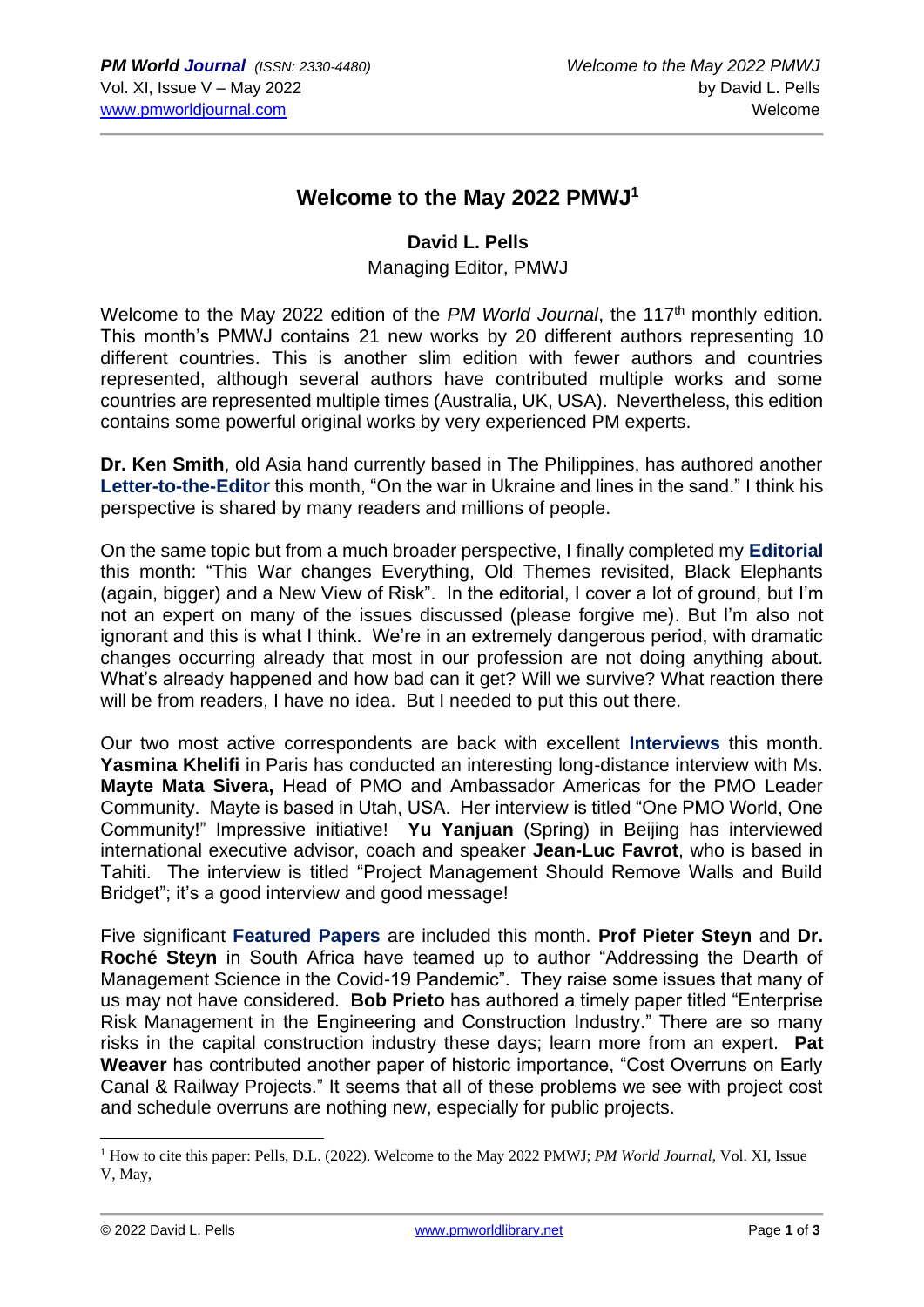**Alan Stretton** lends current context to these issues with his great new paper "Revisiting project successes/failures: From behavioural biases to project pork barrelling by politicians." He's exactly right! When projects are promoted by politicians, with approvals and funding without sound business cases or planning, what else would we expect. It happens all the time in many countries. **Dr. Robert Chapman** then tops it all off with his paper titled "The exposure of small UK project management organizations to fraud." It sometimes seems that the PM world is going to hell in a hand basket!

Four **Series** articles are included this month, by some of the smartest people I know. **Henny Portman** in the Netherlands has authored a new instalment in his series on "Sensemaking in the Agile Forest", titled "The Ideal Scrum Master". Even if you think you know everything about agile, read this series to learn even more. Another short article in his series on "Practical Project Risk Management" has been provided by **Martin Hopkinson** in the UK, this one titled "Risk Ownership: a brief guide." **Dr. Lynda Bourne** in Australia has authored the second in her series on "Project Management in the Time of Covid", this one titled "Rethinking Leadership and Governance." We have more lessons to learn from the global Covid-19 pandemic; Lynda's helping. **Dr. Harold Kerzner** and **Dr. Al Zeitoun**, well-known American PM experts, have provided another bi-monthly article in their "Great Project Management Accelerator Series", this one subtitled "Purpose Centered Project Leadership Models". Illuminating as usual!

Three **Advisory Articles** are included by leading PM authorities in the UK, Spain and The Philippines. Based on her brilliant new book, **Elizabeth Harrin** has contributed "Prioritizing Projects with the COST Model". Learn something new from the author of "*The Girl's Guide to Project Management.*" Renowned author and PMWJ contributing editor **Alfonso Bucero** has authored "Develop your Project Management skills through being a Volunteer", entirely based on his own decades-long experience in the PM profession. **Dr. Ken Smith** has contributed another advisory based on his very deep experience titled "Schedule Slippages, Root Causes & Recommended Remedies." If you are new to PM or have encountered some problems, check out our advisory articles.

Three very informative **Reports** are included in this edition. **Alfonso Bucero** in Madrid has reported on a PMI Madrid Chapter interactive session with multiple authors of project management books in late April. From the photos, it seems to have been both interesting and stimulating. **Dr. Jouko Vaskimo** in Espoo, Finland has updated his coverage of both the national Association of Project Professionals Finland and the PMI Finland Chapter, as well as some major projects underway around the country. Of particular interest is his report on cancellation of the multi-billion \$ Hanhikivi 1 Nuclear Power Plant project that had been contracted to be built and financed by Russia, a huge repercussion in Finland of Russia's invasion of Ukraine in February. **Linda Ottman** in Germany is back with another update from the PMO Global Alliance India Hub, for which she is director of communication. As usual, they've been busy recently.

One **Book Review** is included, a review by **Jessica Clark** in Dallas of *Balancing Act* by Dr. Andrew Temte. Good book! Nice review!

A few **Recent News** articles are also included, in case you missed them.